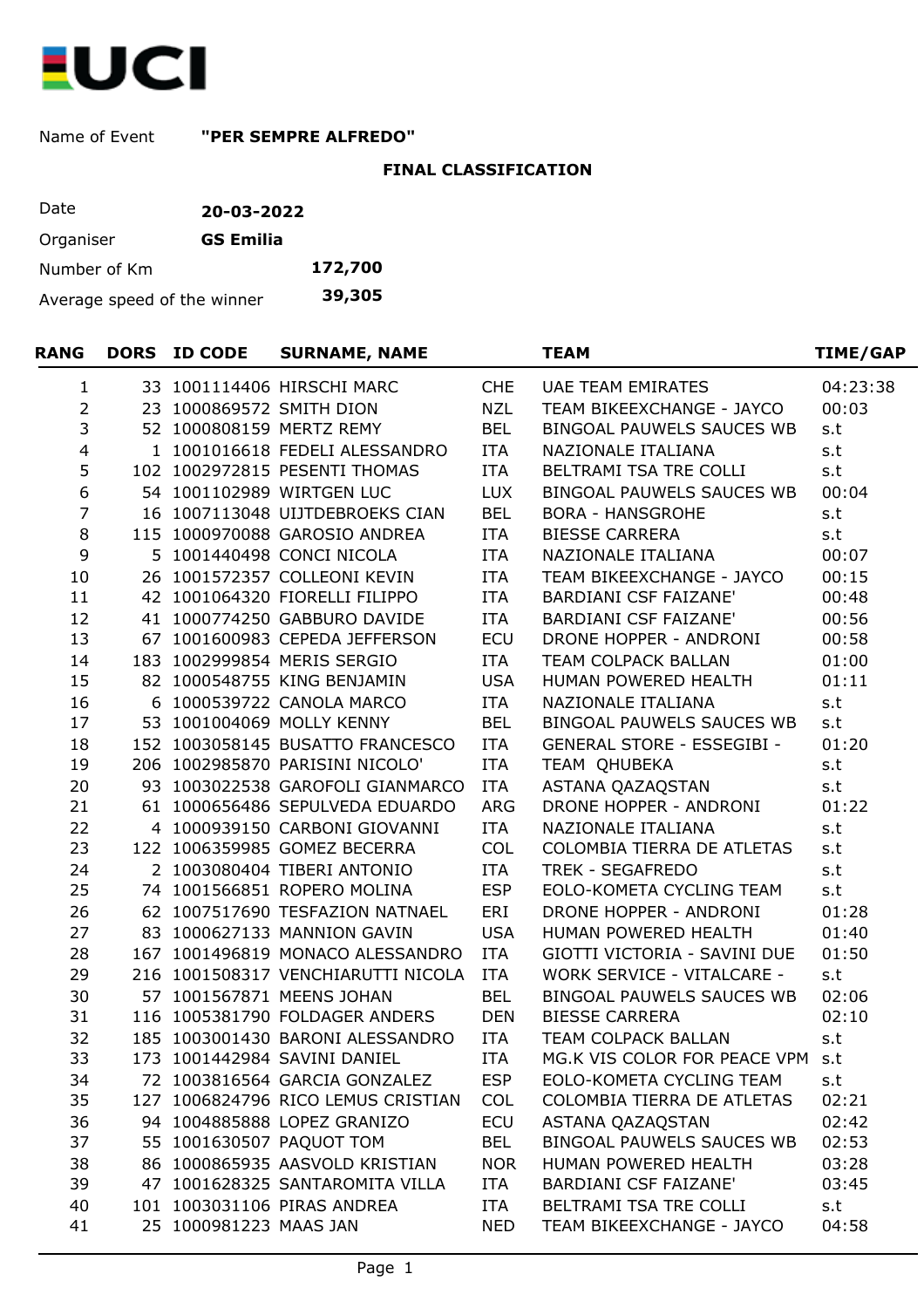| <b>RANG</b>              | DORS ID CODE            | <b>SURNAME, NAME</b>                                             |                          | <b>TEAM</b>                                          | TIME/GAP |
|--------------------------|-------------------------|------------------------------------------------------------------|--------------------------|------------------------------------------------------|----------|
| 42                       |                         | 21 1000320563 KANGERT TANEL                                      | <b>EST</b>               | TEAM BIKEEXCHANGE - JAYCO                            | s.t      |
| 43                       | 87 1000788133 HAGA CHAD |                                                                  | <b>USA</b>               | HUMAN POWERED HEALTH                                 | s.t      |
| 44                       |                         | 196 1001515451 BALDACCINI DAVIDE                                 | ITA                      | <b>TEAM CORRATEC</b>                                 | 05:21    |
| 45                       |                         | 51 1001009121 MENTEN MILAN                                       | <b>BEL</b>               | BINGOAL PAUWELS SAUCES WB                            | s.t      |
| 46                       |                         | 215 1001447834 COLOMBO RAUL                                      | ITA                      | WORK SERVICE - VITALCARE -                           | s.t      |
| 47                       |                         | 56 1000978818 TIZZA MARCO                                        | ITA                      | BINGOAL PAUWELS SAUCES WB                            | s.t      |
| 48                       |                         | 114 1003046384 VILLA GIACOMO                                     | ITA                      | <b>BIESSE CARRERA</b>                                | s.t      |
| 49                       |                         | 194 1001497072 MURGANO MARCO                                     | ITA                      | <b>TEAM CORRATEC</b>                                 | s.t      |
| 50                       |                         | 155 1002989376 CARPENE SAMUELE                                   | ITA                      | GENERAL STORE - ESSEGIBI -                           | s.t      |
| 51                       |                         | 111 1001592000 BELLERI MICHAEL                                   | ITA                      | <b>BIESSE CARRERA</b>                                | s.t      |
| 52                       |                         | 222 1001496880 FARESIN EDOARDO                                   | ITA                      | ZALF DESIREE FIOR                                    | s.t      |
| 53                       |                         | 211 1003034471 BORTOLUZZI GIOVANNI ITA                           |                          | WORK SERVICE - VITALCARE -                           | s.t      |
| 54                       |                         | 202 1002347095 IACCHI ALESSANDRO                                 | ITA                      | TEAM QHUBEKA                                         | s.t      |
| 55                       |                         | 186 1008145219 RAVIELE EGIDIO KARIM                              | <b>ITA</b>               | TEAM COLPACK BALLAN                                  | s.t      |
| 56                       |                         | 141 1003034835 CALZONI WALTER                                    | ITA                      | <b>GALLINA ECOTEK LUCCHINI</b>                       | s.t      |
| 57                       |                         | 143 1001440336 DI FELICE FRANCESCO                               | <b>ITA</b>               | <b>GALLINA ECOTEK LUCCHINI</b>                       | s.t      |
| 58                       |                         | 37 1003540922 ARDILA ORDONEZ                                     | <b>COL</b>               | <b>UAE TEAM EMIRATES</b>                             | s.t      |
| 59                       |                         | 65 1003526524 ALBA BOLIVAR JUAN                                  | <b>COL</b>               | DRONE HOPPER - ANDRONI                               | 06:21    |
| <b>DNF</b>               |                         | 3 1008407503 MILESI LORENZO                                      | ITA                      | NAZIONALE ITALIANA                                   |          |
| <b>DNF</b>               |                         | 7 1000646796 SBARAGLI KRISTIAN                                   | ITA                      | NAZIONALE ITALIANA                                   |          |
| <b>DNF</b>               |                         | 11 1001017103 WALLS MATTHEW                                      | <b>GBR</b>               | <b>BORA - HANSGROHE</b>                              |          |
| <b>DNF</b>               |                         | 14 1001096623 GAMPER PATRICK                                     | AUT                      | <b>BORA - HANSGROHE</b>                              |          |
| <b>DNF</b>               |                         | 17 1003612439 WANDAHL FREDERIK                                   | <b>DEN</b>               | <b>BORA - HANSGROHE</b>                              |          |
| <b>DNF</b><br><b>DNF</b> |                         | 27 1000997683 SOBRERO MATTEO<br>31 1000867380 GIBBONS RYAN       | <b>ITA</b><br><b>RSA</b> | TEAM BIKEEXCHANGE - JAYCO                            |          |
| <b>DNF</b>               |                         | 32 1001018670 GROSS FELIX                                        | <b>GER</b>               | <b>UAE TEAM EMIRATES</b><br><b>UAE TEAM EMIRATES</b> |          |
| <b>DNF</b>               |                         | 34 1001099250 MIRZA ALHAMMADI                                    | <b>UAE</b>               | UAE TEAM EMIRATES                                    |          |
| <b>DNF</b>               |                         | 35 1005078574 POLANC JAN                                         | <b>SLO</b>               | <b>UAE TEAM EMIRATES</b>                             |          |
| <b>DNF</b>               |                         | 36 1001516017 SUTER JOEL                                         | SUI                      | TEAM ARCHIVIO MEN                                    |          |
| <b>DNF</b>               |                         | 43 1000987306 CAÑAVERAL VARGAS                                   | <b>COL</b>               | <b>BARDIANI CSF FAIZANE'</b>                         |          |
| <b>DNF</b>               |                         | 44 1001592071 EL GOUZI OMAR                                      | <b>ITA</b>               | <b>BARDIANI CSF FAIZANE'</b>                         |          |
| <b>DNF</b>               |                         | 46 1007430834 NIERI ALESSIO                                      | ITA                      | <b>BARDIANI CSF FAIZANE'</b>                         |          |
| <b>DNF</b>               |                         | 63 1000539095 BISOLTI ALESSANDRO ITA                             |                          | <b>DRONE HOPPER - ANDRONI</b>                        |          |
| <b>DNF</b>               |                         | 64 1003540235 MERCHAN CARDONA COL                                |                          | DRONE HOPPER - ANDRONI                               |          |
| <b>DNF</b>               |                         | 66 1005477446 ROJAS VEGA BRANDON COL                             |                          | DRONE HOPPER - ANDRONI                               |          |
| <b>DNF</b>               |                         | 71 1000970362 RAVASI EDWARD                                      | <b>ITA</b>               | EOLO-KOMETA CYCLING TEAM                             |          |
| <b>DNF</b>               |                         | 73 1003138766 FANCELLU ALESSANDRO ITA                            |                          | EOLO-KOMETA CYCLING TEAM                             |          |
| <b>DNF</b>               |                         | 75 1001078385 VIEGAS DANIEL                                      | <b>POR</b>               | EOLO-KOMETA CYCLING TEAM                             |          |
| <b>DNF</b>               |                         | 76 1001118812 MARTIN ROMERO DAVID ITA                            |                          | EOLO-KOMETA CYCLING TEAM                             |          |
| <b>DNF</b>               |                         | 77 1000646887 CHRISTIAN MARK                                     | GBR                      | EOLO-KOMETA CYCLING TEAM                             |          |
| <b>DNF</b>               |                         | 81 1000938200 SWIRBUL KEEGAN USA                                 |                          | HUMAN POWERED HEALTH                                 |          |
| <b>DNF</b>               |                         | 84 1000864227 BASSETT STEPHEN USA                                |                          | HUMAN POWERED HEALTH                                 |          |
| <b>DNF</b>               |                         | 85 1000979496 MURPHY KYLE                                        | USA                      | HUMAN POWERED HEALTH                                 |          |
| <b>DNF</b>               |                         | 91 1003610601 PRONSKIY DANIIL                                    | KAZ                      | ASTANA QAZAQSTAN                                     |          |
| <b>DNF</b>               |                         | 92 1004626766 VINOKUROV NIKOLYA                                  | KAZ                      | ASTANA QAZAQSTAN                                     |          |
| <b>DNF</b>               |                         | 95 1003610489 NURLYKHASSYM                                       | KAZ                      | ASTANA QAZAQSTAN                                     |          |
| <b>DNF</b>               |                         | 96 1008318213 SLAMZHANOV ORKEN                                   | KAZ                      | ASTANA QAZAQSTAN                                     |          |
| <b>DNF</b>               |                         | 97 1003610510 BRUSSENSKIY GLEB                                   | KAZ                      | ASTANA QAZAQSTAN                                     |          |
| <b>DNF</b>               |                         | 103 1003094045 FREDDI MATTEO                                     | ITA                      | BELTRAMI TSA TRE COLLI                               |          |
| <b>DNF</b>               |                         | 104 1003055882 ROSSI NICOLA                                      | ITA                      | BELTRAMI TSA TRE COLLI                               |          |
| <b>DNF</b>               |                         | 105 1002971259 AIMONETTO PIETRO                                  | ITA                      | BELTRAMI TSA TRE COLLI                               |          |
| <b>DNF</b><br><b>DNF</b> |                         | 106 1003042797 BIANCALANI ANDREA<br>107 1003070381 VANNI MICHAEL | <b>ITA</b><br>ITA        | BELTRAMI TSA TRE COLLI<br>BELTRAMI TSA TRE COLLI     |          |
| <b>DNF</b>               |                         | 112 1002978736 CIUCCARELLI RICCARDO ITA                          |                          | <b>BIESSE CARRERA</b>                                |          |
| <b>DNF</b>               |                         | 113 1002919809 RODA LORENZO                                      | ITA                      | <b>BIESSE CARRERA</b>                                |          |
| <b>DNF</b>               |                         | 117 1005490915 NORDAL MATTIAS DEN                                |                          | <b>BIESSE CARRERA</b>                                |          |
|                          |                         |                                                                  |                          |                                                      |          |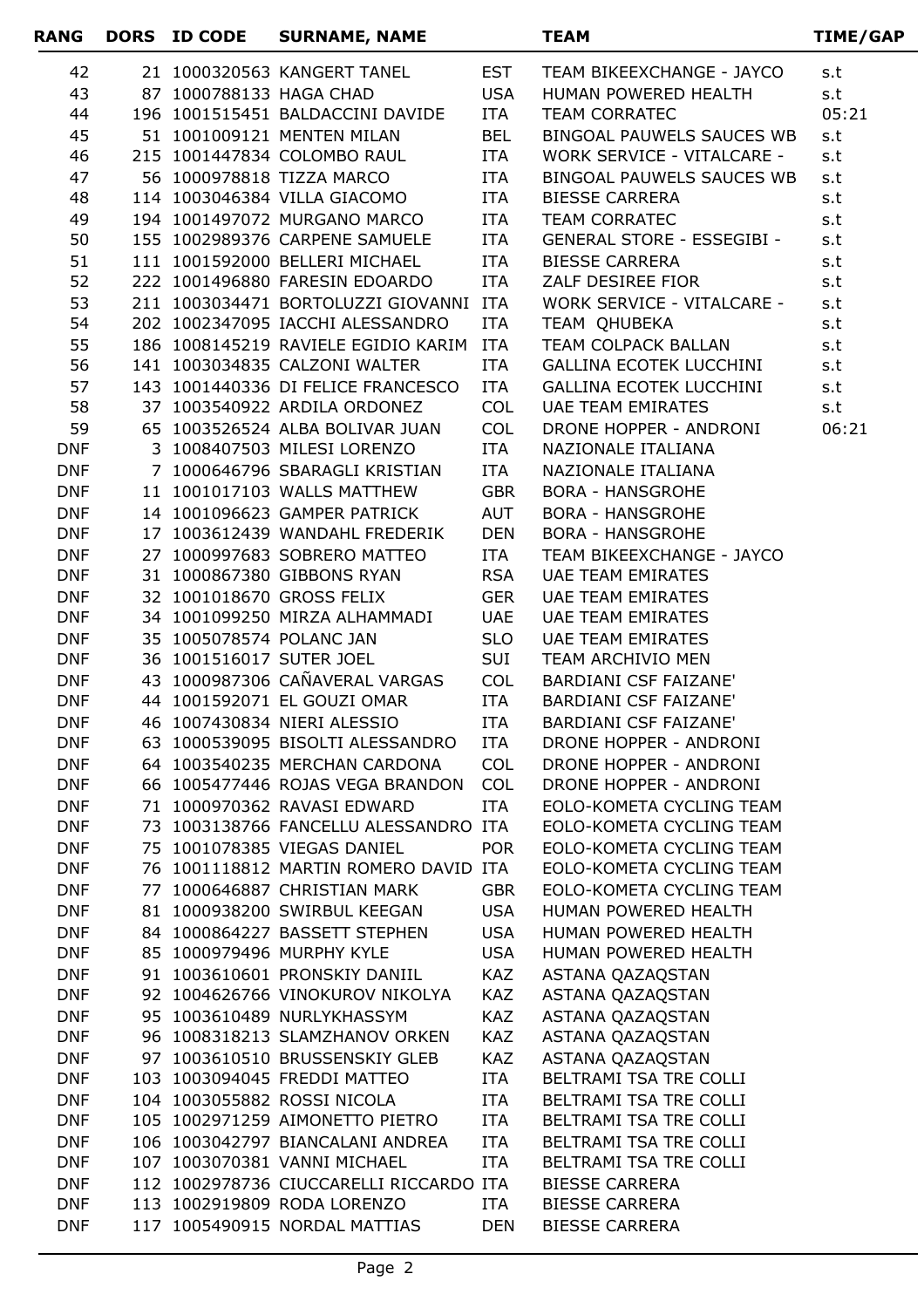| RANG                     | DORS ID CODE             | <b>SURNAME, NAME</b>                                             |                   | <b>TEAM</b>                                                  | <b>TIME/GAP</b> |
|--------------------------|--------------------------|------------------------------------------------------------------|-------------------|--------------------------------------------------------------|-----------------|
| <b>DNF</b>               |                          | 121 1008468451 VARGAS HERNÁNDEZ                                  | <b>COL</b>        | COLOMBIA TIERRA DE ATLETAS                                   |                 |
| <b>DNF</b>               |                          | 123 1007469392 AVILA AVENDAÑO                                    | <b>COL</b>        | COLOMBIA TIERRA DE ATLETAS                                   |                 |
| <b>DNF</b>               |                          | 124 1007489337 SOTO MARTINEZ                                     | <b>COL</b>        | COLOMBIA TIERRA DE ATLETAS                                   |                 |
| <b>DNF</b>               |                          | 125 1008607535 RAMIREZ GIRALDO                                   | <b>COL</b>        | COLOMBIA TIERRA DE ATLETAS                                   |                 |
| <b>DNF</b>               |                          | 126 1003539669 PINEDA PINEDA RAFAEL COL                          |                   | COLOMBIA TIERRA DE ATLETAS                                   |                 |
| <b>DNF</b>               |                          | 132 1001515562 FURLAN MATTEO                                     | ITA               | D'AMICO UM TOOLS                                             |                 |
| <b>DNF</b>               |                          | 133 1001612037 GHISLANZONI ANDREA                                | ITA               | D'AMICO UM TOOLS                                             |                 |
| <b>DNF</b>               |                          | 134 1002931378 PELLEGRINI LORENZO                                | ITA               | <b>D'AMICO UM TOOLS</b>                                      |                 |
| <b>DNF</b>               |                          | 135 1003249761 SBABO NATHAN                                      | ITA               | D'AMICO UM TOOLS                                             |                 |
| <b>DNF</b>               |                          | 136 1000902603 VIEL MATTIA                                       | ITA               | <b>D'AMICO UM TOOLS</b>                                      |                 |
| <b>DNF</b>               |                          | 137 1002941987 ROGANTI SIMONE                                    | ITA               | D'AMICO UM TOOLS                                             |                 |
| <b>DNF</b>               |                          | 142 1010074115 CAVALLO LUCA                                      | ITA               | <b>GALLINA ECOTEK LUCCHINI</b>                               |                 |
| <b>DNF</b>               |                          | 144 1005442284 SHCHYPAK OLEKSANDR UKR                            |                   | <b>GALLINA ECOTEK LUCCHINI</b>                               |                 |
| <b>DNF</b>               |                          | 145 1003048778 PERANI RICCARDO                                   | ITA               | <b>GALLINA ECOTEK LUCCHINI</b>                               |                 |
| <b>DNF</b>               |                          | 146 1008966354 TSARENKO KYRYLO                                   | <b>UKR</b>        | <b>GALLINA ECOTEK LUCCHINI</b>                               |                 |
| <b>DNF</b>               |                          | 147 1001582704 BAUCE DAVIDE                                      | ITA               | <b>GALLINA ECOTEK LUCCHINI</b>                               |                 |
| <b>DNF</b>               |                          | 151 1003199422 POZZA ETTORE                                      | ITA               | <b>GENERAL STORE - ESSEGIBI -</b>                            |                 |
| <b>DNF</b>               |                          | 153 1005589491 D'AIUTO FILIPPO                                   | ITA               | <b>GENERAL STORE - ESSEGIBI -</b>                            |                 |
| <b>DNF</b>               |                          | 154 1003047435 CARPENE GIANMARCO                                 | ITA               | <b>GENERAL STORE - ESSEGIBI -</b>                            |                 |
| <b>DNF</b>               |                          | 157 1001579279 TOSIN RICCARDO                                    | ITA               | <b>GENERAL STORE - ESSEGIBI -</b>                            |                 |
| <b>DNF</b>               |                          | 161 1001115195 SZARKA GERGELY                                    | HUN               | GIOTTI VICTORIA - SAVINI DUE                                 |                 |
| <b>DNF</b>               | 162 1005373111 DIMA EMIL |                                                                  | ROU               | GIOTTI VICTORIA - SAVINI DUE                                 |                 |
| <b>DNF</b>               |                          | 163 1000997633 FINATTI DAVIDE                                    | ITA               | GIOTTI VICTORIA - SAVINI DUE                                 |                 |
| <b>DNF</b>               | 164 1005660160 MALNASI   |                                                                  | <b>ROU</b>        | GIOTTI VICTORIA - SAVINI DUE                                 |                 |
| <b>DNF</b>               |                          | 165 1000984507 BROGI ADRIANO                                     | ITA               | GIOTTI VICTORIA - SAVINI DUE                                 |                 |
| <b>DNF</b><br><b>DNF</b> |                          | 166 1001440700 DALLA VALLE NICOLAS<br>171 1001012890 WRIGHT PAUL | ITA<br><b>NZL</b> | GIOTTI VICTORIA - SAVINI DUE<br>MG.K VIS COLOR FOR PEACE VPM |                 |
| <b>DNF</b>               |                          | 172 1002986244 MARTINELLI EDOARDO                                | ITA               | MG.K VIS COLOR FOR PEACE VPM                                 |                 |
| <b>DNF</b>               |                          | 174 1002271142 HOEKS DAAN                                        | <b>NED</b>        | MG.K VIS COLOR FOR PEACE VPM                                 |                 |
| <b>DNF</b>               |                          | 175 1001560536 SENS CONNOR                                       | <b>AUS</b>        | MG.K VIS COLOR FOR PEACE VPM                                 |                 |
| <b>DNF</b>               |                          | 176 1001095865 STEDMAN MAXIMILIAN                                | <b>GBR</b>        | MG.K VIS COLOR FOR PEACE VPM                                 |                 |
| <b>DNF</b>               |                          | 181 1003012949 UMBRI GIDAS                                       | ITA               | TEAM COLPACK BALLAN                                          |                 |
| <b>DNF</b>               |                          | 182 1003043504 CALI' FRANCESCO                                   | ITA               | TEAM COLPACK BALLAN                                          |                 |
| <b>DNF</b>               |                          | 184 1003005047 PLEBANI NICOLA                                    | <b>ITA</b>        | TEAM COLPACK BALLAN                                          |                 |
| <b>DNF</b>               |                          | 191 1003010039 OLIVERO SIMONE                                    | ITA               | <b>TEAM CORRATEC</b>                                         |                 |
| <b>DNF</b>               |                          | 192 1001533851 STOJNIĆ VELJKO                                    | <b>SRB</b>        | <b>TEAM CORRATEC</b>                                         |                 |
| <b>DNF</b>               |                          | 193 1005286629 BALABANOV PRESLAV                                 | <b>BUL</b>        | <b>TEAM CORRATEC</b>                                         |                 |
| <b>DNF</b>               |                          | 195 1003302231 AMELLA MATTEO                                     | <b>ITA</b>        | <b>TEAM CORRATEC</b>                                         |                 |
| <b>DNF</b>               |                          | 197 1001570650 STÖCKLI JAN                                       | SUI               | <b>TEAM CORRATEC</b>                                         |                 |
| <b>DNF</b>               |                          | 201 1009207955 BIRHANE YOHANNES                                  | ERI               | TEAM OHUBEKA                                                 |                 |
| <b>DNF</b>               |                          | 203 1009626025 ARAYA EFREM                                       | ERI               | TEAM QHUBEKA                                                 |                 |
| <b>DNF</b>               |                          | 205 1002988315 MENEGOTTO JACOPO                                  | ITA               | TEAM QHUBEKA                                                 |                 |
| <b>DNF</b>               |                          | 212 1003033370 PASE CHRISTIAN                                    | ITA               | WORK SERVICE - VITALCARE -                                   |                 |
| <b>DNF</b>               |                          | 213 1003014242 PATIES MONTAGNER                                  | <b>ITA</b>        | WORK SERVICE - VITALCARE -                                   |                 |
| <b>DNF</b>               |                          | 214 1001097118 BURCHIO FEDERICO                                  | ITA               | <b>WORK SERVICE - VITALCARE -</b>                            |                 |
| <b>DNF</b>               |                          | 217 1002921395 TORNABONI NICOLA                                  | <b>ITA</b>        | <b>WORK SERVICE - VITALCARE -</b>                            |                 |
| <b>DNF</b>               |                          | 221 1003066441 ACCO ALESSIO                                      | ITA               | ZALF DESIREE FIOR                                            |                 |
| <b>DNF</b>               |                          | 223 1003055851 GRIGGION SIMONE                                   | ITA               | ZALF DESIREE FIOR                                            |                 |
| <b>DNF</b>               |                          | 224 1003063268 ZAMPERINI EDOARDO                                 | ITA               | ZALF DESIREE FIOR                                            |                 |
| <b>DNF</b>               |                          | 225 1002929286 CAVALLI STEFANO                                   | ITA               | ZALF DESIREE FIOR                                            |                 |
|                          |                          |                                                                  |                   |                                                              |                 |